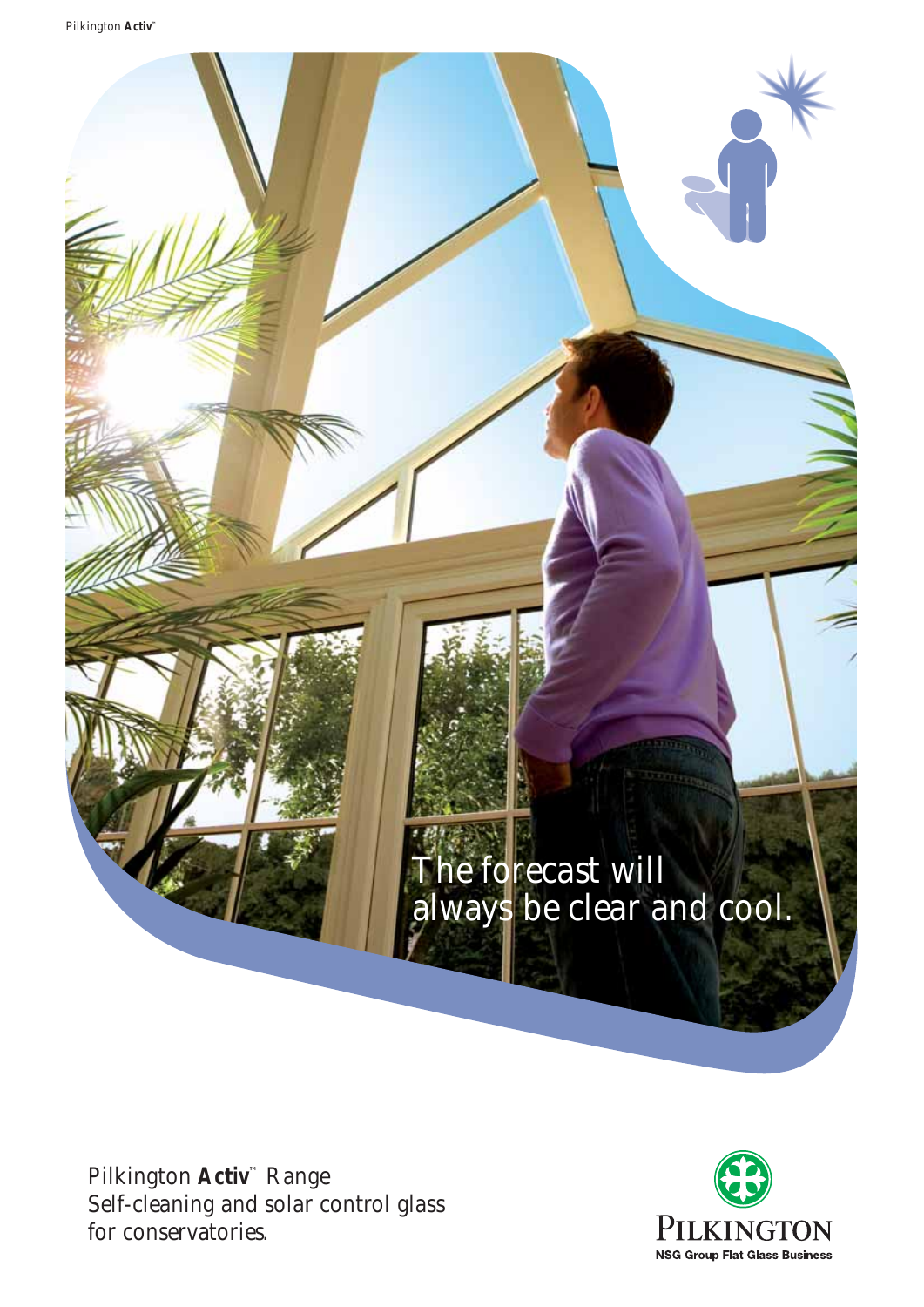# Thermal insulation.

When it comes to conservatories, we think you should be able to enjoy yours, comfortably, all year round. That's why we suggest choosing an insulating glass unit that combines Pilkington **Activ™** Blue or Pilkington **Activ**<sup>™</sup> Neutral with a low E glass such as Pilkington **K Glass™**. That way, dual solar control and thermal insulation can help your conservatory maintain a comfortable temperature throughout the year.

**Thermal insulation - keeping the heat in.** Pilkington **K Glass**™, which usually forms the inner pane of a double-glazing unit, has a special low emissivity coating to help reduce the amount of heat that escapes through your windows. This is particularly important for conservatories in winter, when it can be difficult to maintain a comfortable temperature. The special energy-saving coating on Pilkington **K Glass™** lets the sun's rays through, but reflects heat from fires and radiators back into your home, saving energy and reducing your heating bills.

*Note:* Pilkington **Activ™** can be combined with a vast range of other Pilkington products to help with other issues e.g. security, sound insulation, safety, climate control.







#### **Benefits of thermal insulation.**

- Low E glass makes double glazed insulating glass units as effective as triple glazing.
- Allows you to increase the glazed area of a building without increasing heat loss.
- Allows you to stay comfortable whilst using less energy.
- Reduces unsightly internal condensation.
- Helps to save energy, reducing heat loss by up to 45%.

The table below gives a simple comparison between standard double glazing, polycarbonate, and high performance Pilkington **Activ™** conservatory options.

|                                                               | Normal<br>double<br>glazing | 25mm<br>Polycarbonate | 4mm Pilkington Activ™ Blue<br>16mm Argon filled cavity*<br>4mm Pilkington <b>K Glass</b> <sup>34</sup> | 4mm Pilkington $\text{Activ}^{\sim}$ Blue<br>16mm Argon filled cavity*<br>4mm Pilkington Optitherm <sup>®</sup> S4 | 4mm Pilkington Activ <sup>™</sup> Neutral<br>16mm Argon filled cavity*<br>4mm Pilkington <b>K Glass</b> <sup>™</sup> | 4mm Pilkington Activ <sup>®</sup> Neutral<br>16mm Argon filled cavity*<br>4mm Pilkington Optitherm <sup>®</sup> S4 |
|---------------------------------------------------------------|-----------------------------|-----------------------|--------------------------------------------------------------------------------------------------------|--------------------------------------------------------------------------------------------------------------------|----------------------------------------------------------------------------------------------------------------------|--------------------------------------------------------------------------------------------------------------------|
| Light                                                         | 81%                         | 68%                   | 49%                                                                                                    | 52%                                                                                                                | 42%                                                                                                                  | 44%                                                                                                                |
| <b>Total Solar</b><br><b>Radiant Heat</b><br>Transmittance, g | 0.76                        | 0.55                  | 0.41                                                                                                   | 0.39                                                                                                               | 0.43                                                                                                                 | 0.39                                                                                                               |
| U-Value                                                       | 2.7                         | 1.75                  | $1.5*$                                                                                                 | $1.2*$                                                                                                             | $1.5*$                                                                                                               | $1.2*$                                                                                                             |
| Self-cleaning plus<br>Solar Control on<br>exterior surfaces   | X                           | X                     |                                                                                                        |                                                                                                                    |                                                                                                                      |                                                                                                                    |

\*Based on 90% gas fill.

### www.pilkington.co.uk/selfcleaningglass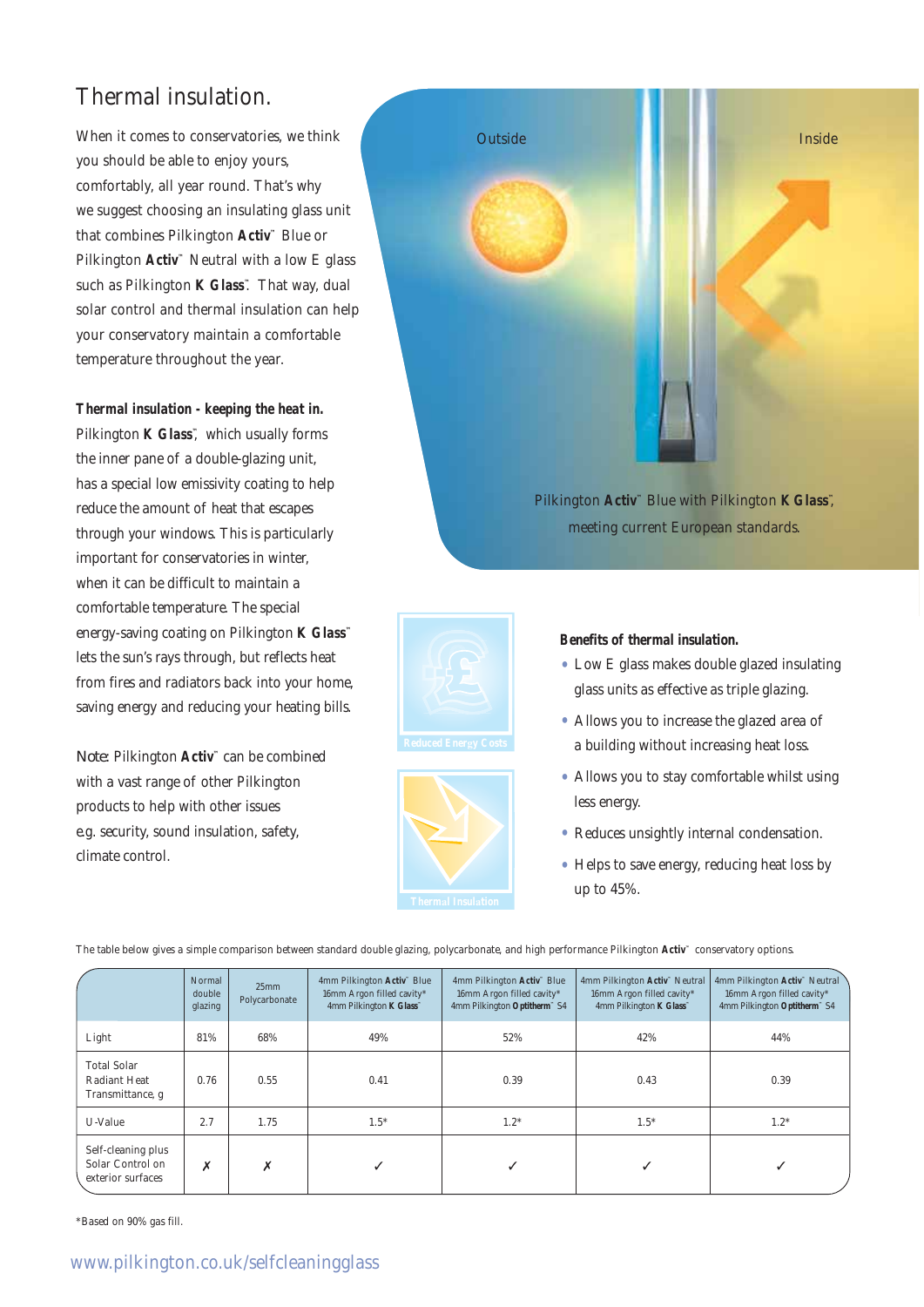### Conservatories – bringing the outside in.

"Pilkington **Activ™**

has made such a difference to the way I spend my time in the conservatory. With Pilkington **Activ™** Blue in the roof – I rarely get too hot – and seldom have to clean the glass either. Brilliant!"

Mrs R Shelmerdine, Stranraer.

A conservatory is more than just an extension to your house. It can be somewhere to enjoy the peace and tranquillity of the garden no matter what the weather is doing, a place to entertain or much needed extra space for the children to play. But whatever your reason for adding a conservatory to your home, it is a significant investment, and choosing the right glass will only add to its value.







**1.** The window is exposed to daylight **4.** Rainwater hits window and sheets down glass



**2.** Daylight triggers the Pilkington **Activ™** coating **5.** Dirt is washed away by rain



**3.** Reaction loosens organic dirt **6.** Window is left clean







# Self-cleaning clear and blue glass – a world first from Pilkington.

Pilkington **Activ™** is the world's first self-cleaning glass. It's basically the same as conventional glass, except for a unique dual action coating. It works in two ways: first it uses daylight to break down organic dirt (such as bird droppings) and then it uses rain to wash the dirt away. Pilkington **Activ™** also dries off faster leaving the glass clean and with reduced streaks, which gives you beautifully clear views and makes it ideal for all the windows in the conservatory.

Pilkington **Activ™** Blue and Pilkington **Activ™** Neutral combine the benefits of self-cleaning with solar control performance, making them the perfect choice for hard to reach places that are difficult to clean, which also require solar control such as conservatory roofs.

### www.pilkington.co.uk/selfcleaningglass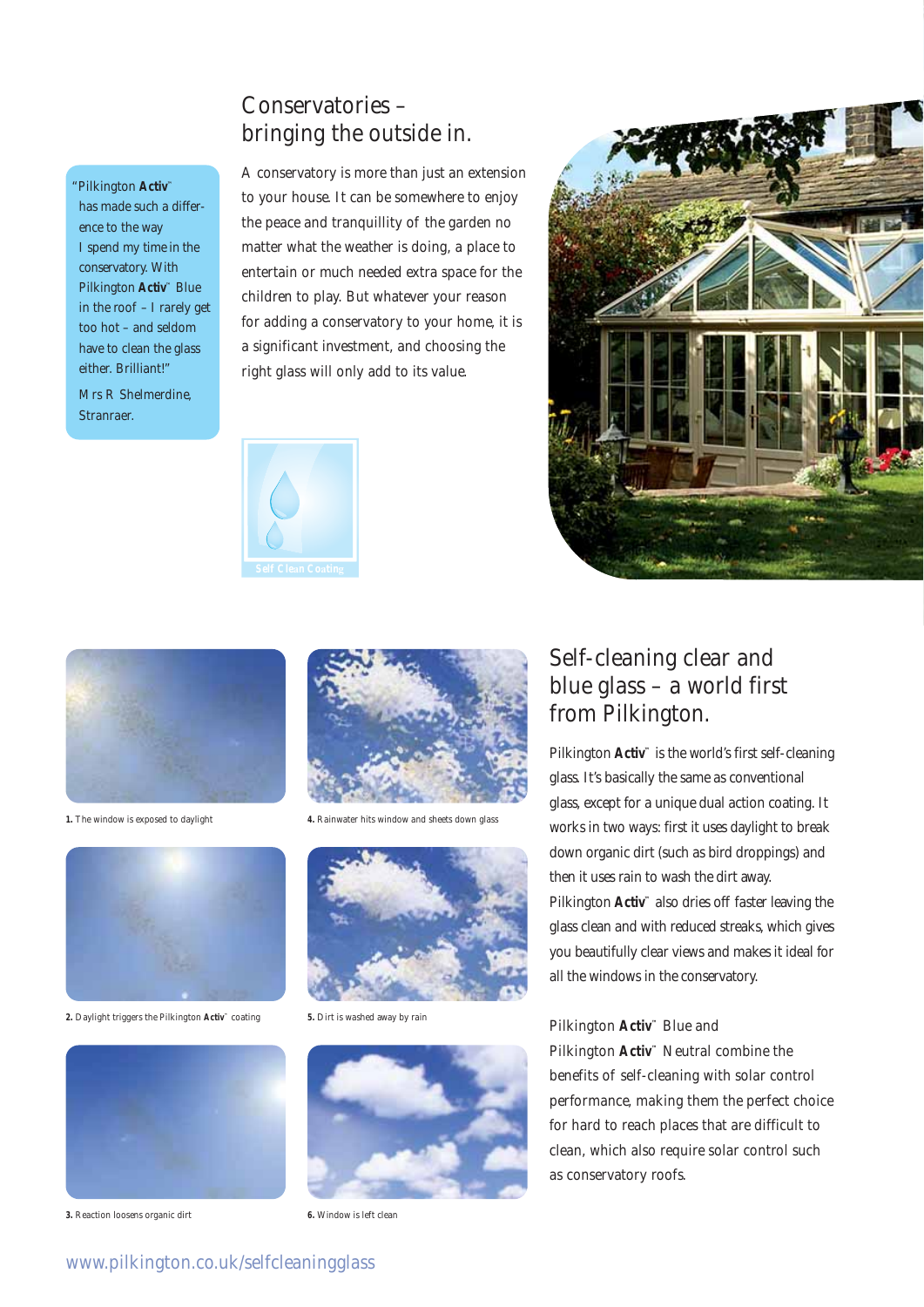# Frequently asked questions.

### **What is self-cleaning glass?**

Pilkington **Activ™** is a Pilkington **Optifloat™** glass with a special coating on the outside that has a unique dual action. Once exposed to daylight, the coating breaks down any organic dirt and then causes rainwater to 'sheet' down the glass to wash the dirt away. The coating has been designed to last as long as the glass itself. The coating is durable and will not need reapplying.

#### **Where can Pilkington Activ™ be used?**

Almost any exterior application, such as windows, conservatories, façades and glass roofs. It is especially useful for inaccessible windows where organic dirt normally collects, where cleaning can be difficult, such as skylights. Pilkington **Activ™** works best where both sunlight and rain can reach the glass, although it does not need direct sunlight to work effectively.

*Note:* The minimum recommended angle is 10 degrees from horizontal, so that rainwater can flush off loosened deposits.

#### **Will my windows ever need cleaning?**

We cannot say that your windows will never need cleaning – that depends on the amount of dirt and the amount of rain the glass in your windows receives. We can say that Pilkington **Activ™** reduces the amount of maintenance required. If cleaning is necessary – such as during long dry spells or if your windows are heavily soiled – it will be much less frequent and much easier than with conventional glass, either by gentle hosing to replicate rainfall or using a soft cloth and warm soapy water.

**Does it work on cloudy days and at night?** Pilkington **Activ**<sup>™</sup> needs only a small amount of UV radiation to activate the coating – so it works on even overcast days and throughout the night.

# Conservatory roofs: glass vs. plastic

- Glass provides a better view than plastic (polycarbonate), which can also become very dirty, very quickly.
- Due to its reduced maintenance requirements, self-cleaning glass is safer for hard to reach places such as conservatory roofs.
- Glass, especially Pilkington **Activ™** Blue and Pilkington **Activ™** Neutral, provide improved solar control.
- A glass roof is much quieter than polycarbonate in rain and hail.

#### **Pilkington Activ™ range comprises:**

Pilkington **Activ™** Clear – a clear self-cleaning glass. Pilkington **Activ™** Blue – an attractive blue tinted glass that combines self-cleaning with solar control.

Pilkington **Activ™** Neutral – a neutral coloured glass that combines self-cleaning with solar control. It's coating has a slightly darker appearance, which helps reduce the xtransmission of light and heat from the sun.

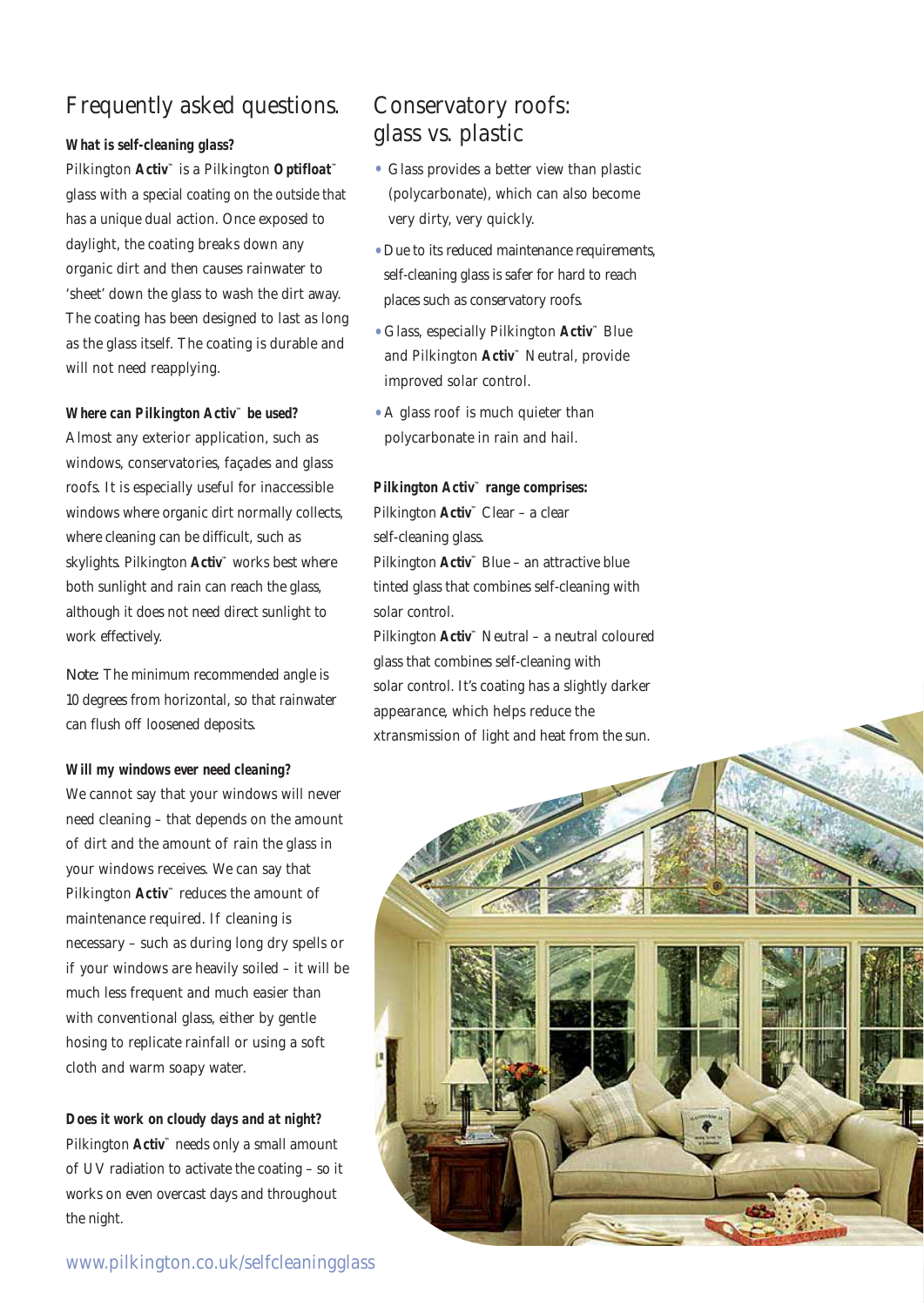

and allows temperature to rise quickly

maintain a more comfortable environment

"Cleaning my conservatory has always been a problem – especially with the tree sap in the summer. Having Pilkington **Activ™** installed in the windows and roof means that now, I can sit back and relax – and enjoy the weather."

Mr T Lunt, Chelmsford.

# Benefits of Pilkington **Activ™** Blue and Pilkington **Activ<sup>™</sup> Neutral.**

- Combines solar control and self-cleaning properties.
- Helps reduce heat build up further ventilation may also be required.
- Its self-cleaning properties work on cloudy days and during the night.
- Easily cleaned during dry spells by hosing down.
- Self-clean coating lasts the lifetime of the glazing.
- Offers excellent aesthetics.
- It allows good light transmittance.
- Using any of the Pilkington **Activ™** range of products helps reduce the appearance of external condensation.



### Solar control – reducing the sun's heat.

Pilkington **Activ™** Blue and Pilkington **Activ™** Neutral combine the revolutionary benefits of a self-cleaning coating with solar control and good light transmission.

In summer months, glass with solar control can help prevent heat build up by significantly reducing the amount of heat allowed to pass into your conservatory.



www.pilkington.co.uk/selfcleaningglass